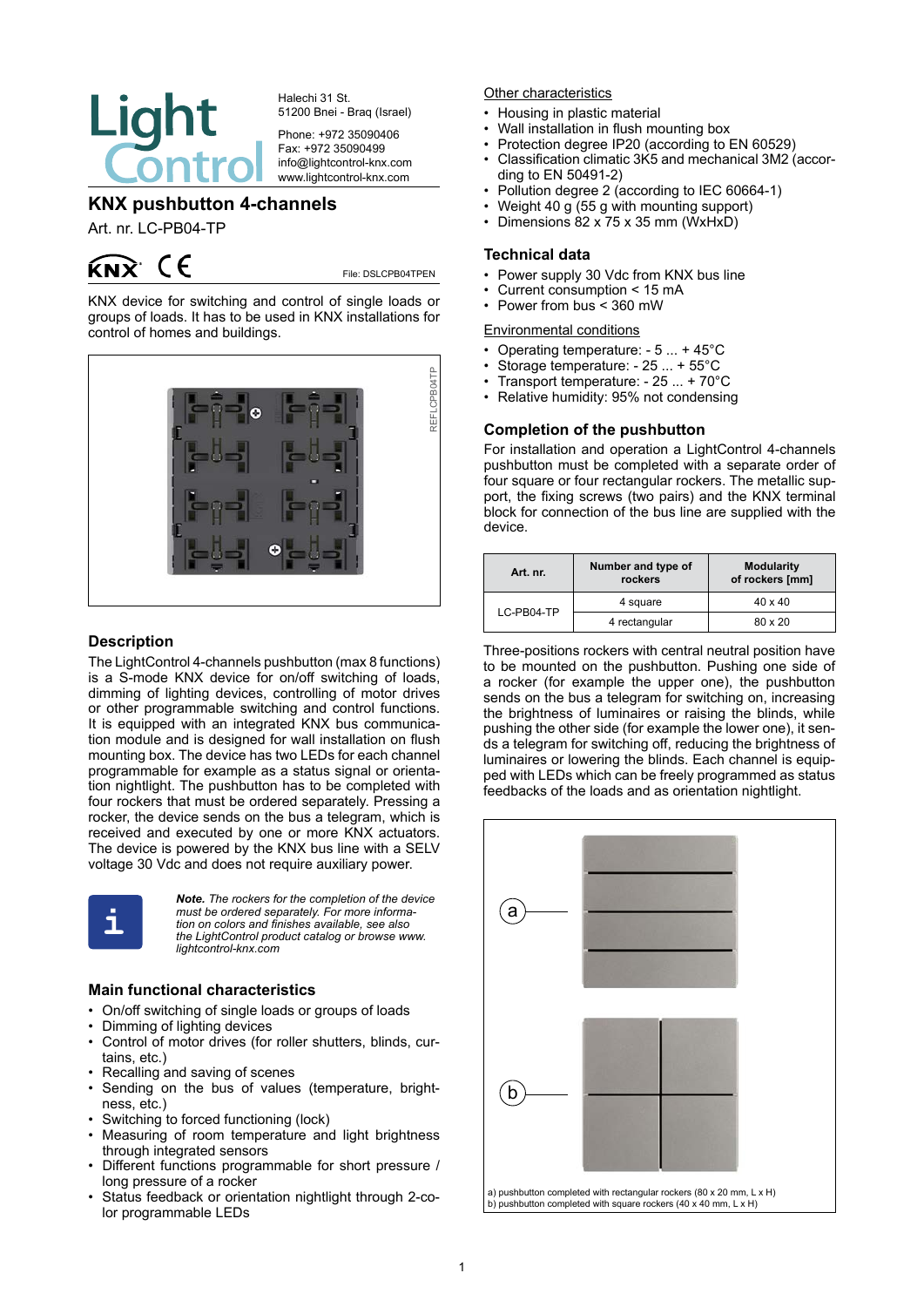

## **Mounting**

The device has degree of protection IP20, and is therefore suitable for use in dry interior rooms. The installation of the device requires the following steps:

- fix the metallic support (5) with the screws supplied (4) on the wall box (6) provided with suitable fixing holes;

- enter the bus terminal, previously connected to the bus cable in its slot on the rear side (see also: "Connection of the KNX bus line"). At this point it is recommended to carry out the commissioning of the device (see also "Configuration and commissioning") or at least the download of the physical address;

- mount the device on the metallic support supplied (5) with the screws (2). The correct mounting of the device occurs when the bus terminal is located in the lower part; for mounting the device follow also the indication TOP (arrow tip pointing up) on the rear side of the device.

- snap the four rockers (1) on the device (3).

The 4-fold pushbutton can be mounted only on a round or square flush-mounting box with distance between fixing holes of 60 mm. If necessary, the metallic support for mounting on the wall box can also be ordered separately.

#### **Switching, display and connection elements**

The device is equipped with mechanisms for switching, 2 LEDs for each channel, a programming LED and a programming pushbutton and a terminal block for connection of the bus line.

#### Switching elements

- Pushbutton (b) for switching between the normal and programming operating modes
- Rockers (d) for independent switching of single or group of loads (to be completed with square or rectangular rockers)

#### Display elements

- LED red (a) for indication of the active operating mode  $(on = programming, off = normal operation)$
- freely programmable LEDs with lightguide (e) e.g. for feedback status and orientation nightlight



*Note. Programming pushbutton and LED are only accessible from the rear side of the device. It is better addressing the device before the final assembling of rockers. Once the addressing has been carried out, the device configuration can be later downloaded without pressing the programming pushbutton.*



### **Connection of the KNX bus line**

The connection of the KNX bus line is made with the black/red terminal block (c) included in delivery and inserted into the slot of the housing.

#### Characteristics of the KNX terminal block

- spring clamping of conductors
- 4 seats for conductors for each polarity
- terminal suitable for KNX bus cable with single-wire conductors and diameter between 0.6 and 0.8 mm
- recommended wire stripping approx. 5 mm
- color codification:  $red = + (positive)$  bus conductor, black = - (negative) bus conductor



*Warning! In order to supply the KNX bus lines use only KNX bus power supplies (e.g. LightControl art. nr. LC-PS640-TP). The use of other power supplies can compromise the communication and damage the devices connected to the bus.*

### **Configuration and commissioning**

Configuration and commissioning of the device require the use of the ETS® (Engineering Tool Software) program V4 or later releases. These activities must be carried out according to the design of the building automation system done by a qualified planner.



*Note. The configuration and commissioning of KNX devices require specialized skills. To acquire these skills, you should attend the workshops at* **i** *KNX certified training centers.*

# **Configuration**

For the configuration of the device parameters the corresponding application program or the whole LightControl product database must be loaded in the ETS program. For detailed information on configuration options, refer to the application manual of the device available on the website www.lightcontrol-knx.com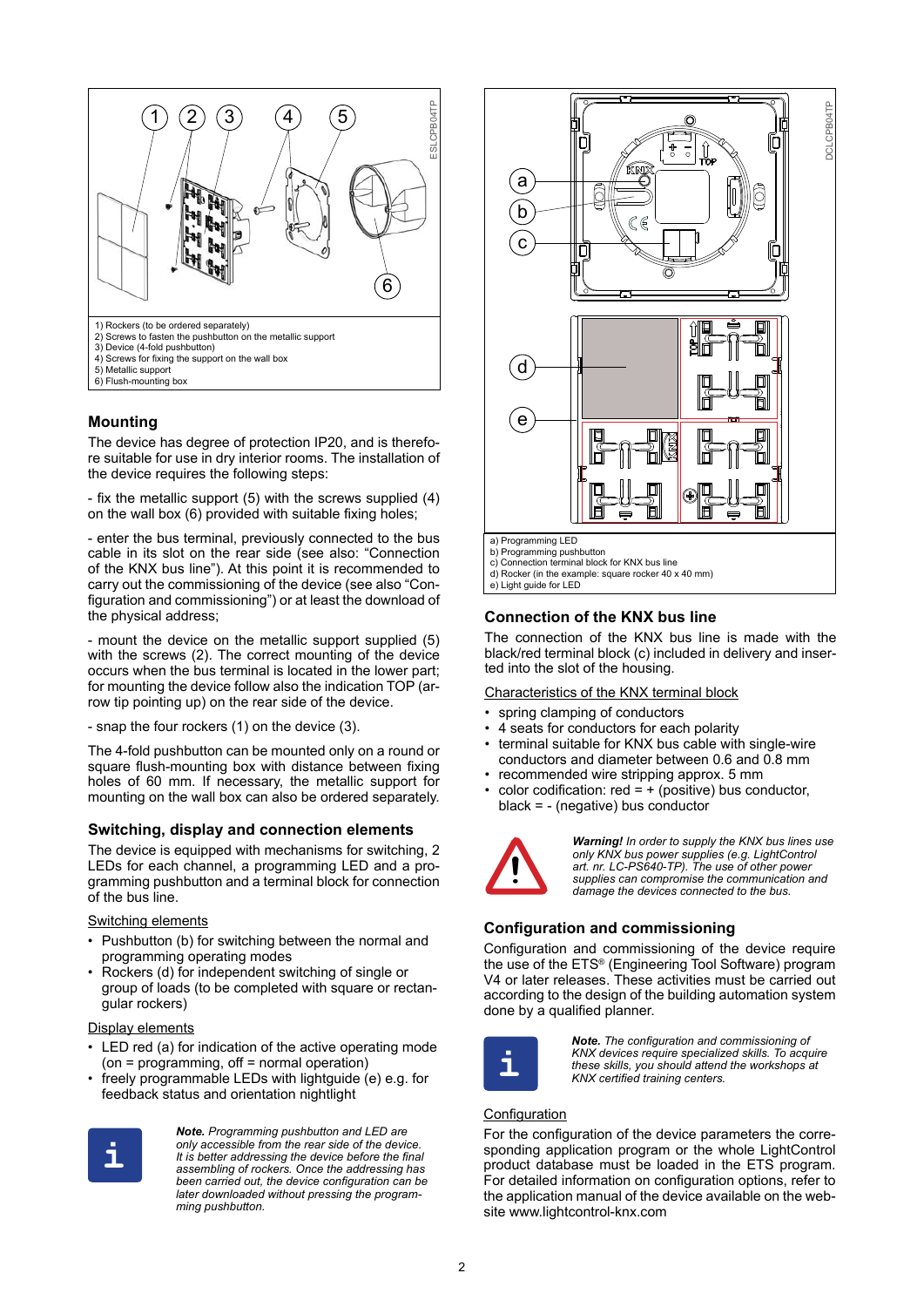



*Warning! The electrical connection of the device can be carried out only by qualified personnel. The incorrect installation may result in electric shock*  **b** *or fire. Before making the electrical connections, make sure the power supply has been turned off.* 

#### **Commissioning**

For commissioning the device the following activities are required:

- make the electrical connections as described above;
- turn on the bus power supply;
- switch the device operation to the programming mode by pressing the programming pushbutton located on the rear side of the housing. In this mode of operation, the programming LED is turned on;
- download into the device the physical address and the configuration with the ETS® program.

At the end of the download the operation of the device automatically returns to normal mode; in this mode the programming LED is turned off. Now the bus device is programmed and ready for use.

| Art. nr.   | <b>Application program</b><br>$(\## = \text{release})$ | Communica-<br>tion objects<br>(nr. max) | Group<br>adresses<br>(nr. max) |
|------------|--------------------------------------------------------|-----------------------------------------|--------------------------------|
| LC-PB04-TP | APLCPB04TP##.knxprod                                   | 156                                     | 254                            |

# **Dimensions [mm]**



# **Marks**

- • KNX
- CE: the device complies with the Low Voltage Directive (2006/95/EC) and the Electromagnetic Compatibility Directive (2004/108/EC). Tests carried out according to EN 50491-5-1:2010, EN 50491-5-2:2010

### **Maintenance**

The device is maintenance-free. To clean use a dry cloth. It must be avoided the use of solvents or other aggressive substances.

## **Disposal**



At the end of its useful life the product described in this datasheet is classified as waste from electronic equipment in accordance with the European Directive 2002/96/EC (WEEE), and cannot be disposed together with the municipal undifferentiated solid waste.



*Warning! Incorrect disposal of this product may cause serious damage to the environment and human health. Please be informed about the correct disposal procedures for waste collecting and processing provided by local authorities.*

# **Documentation**

This datasheet refers to the release A1.0 of the LightControl device LC-PB04-TP, and is available for download at www.lightcontrol-knx.com as a PDF (Portable Data Format) file.

| File name        | Device release | <b>Updating</b> |
|------------------|----------------|-----------------|
| DSLCPB04TPEN.pdf | A1.0           | 06/2015         |

### **Warnings**

- • Installation, electrical connection, configuration and commissioning of the device can only be carried out by qualified personnel in compliance with the applicable technical standards and laws of the respective countries
- Opening the housing of the device causes the immediate end of the warranty period
- In case of tampering, the compliance with the essential requirements of the applicable directives, for which the device has been certified, is no longer guaranteed
- LightControl KNX defective devices must be returned to the following address: Halechi 31 St. 51200 Bnei - Braq (Israel)

### **Other information**

- This datasheet is aimed at installers, system integrators and planners
- For further information on the product, please contact the LightControl technical support at the e-mail address: support@lightcontrol-knx.com or visit the website www.lightcontrol-knx.com
- Each LightControl device has a univocal serial number on the label. The serial number can be used by installers or system integrators for documentation purposes and has to be added in each communication addressed to the LightControl technical support in case of malfunctioning of the device
- $KNX^{\circ}$  and  $ETS^{\circ}$  are registered trademarks of KNX Association cvba, Brussels

© LightControl 2015. The company reserves the right to make changes to this documentation without notice.

3